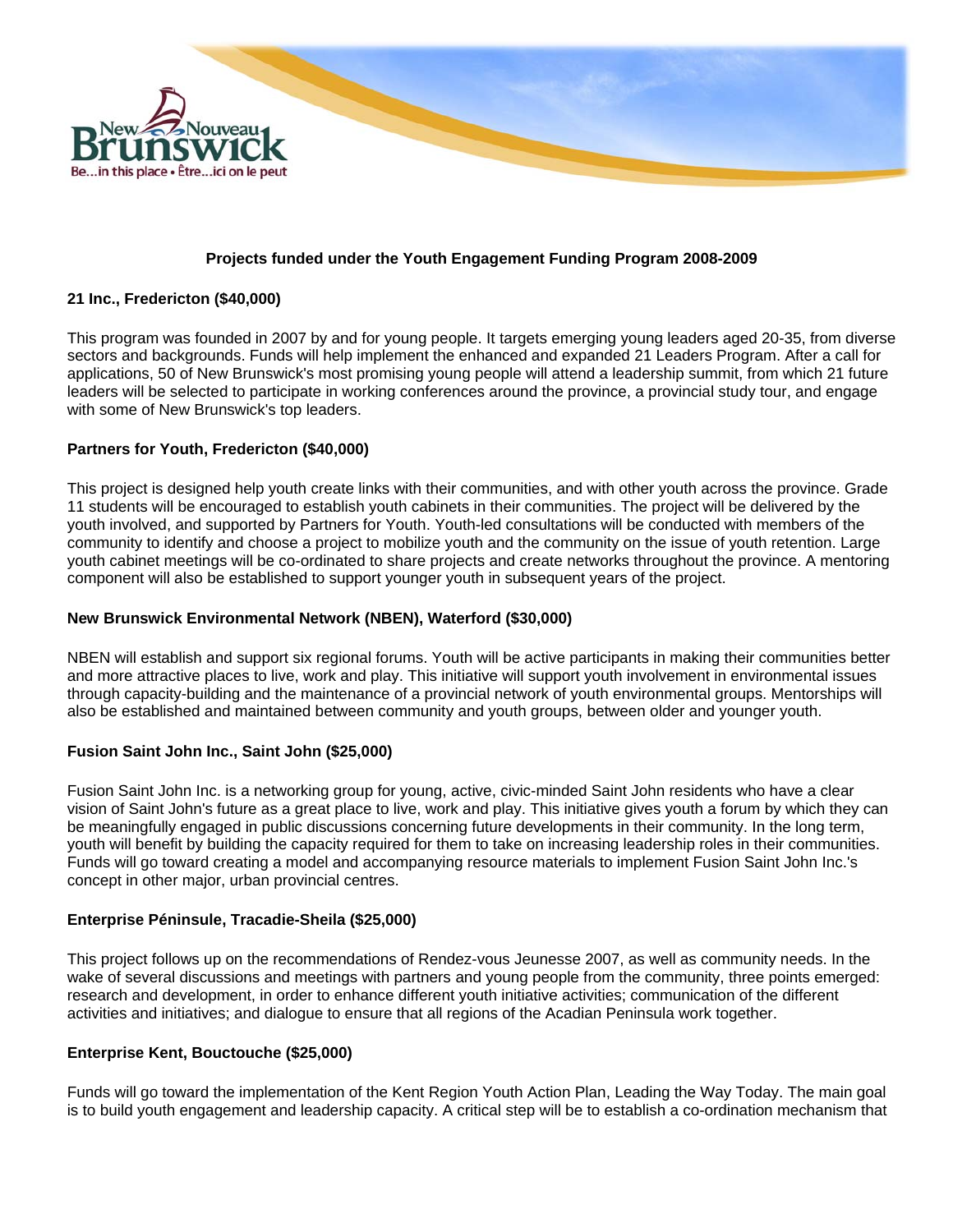mobilizes all the necessary resources needed to bring together ideal conditions and development tools to help young people reach their full potential in the Kent Region.

# **Réseau des Complexes Jeunesse Multifonctionnels Inc. , Tracadie-Sheila (\$21,500)**

This program seeks to empower young leaders to act on their environment through community-based actions. The leaders will participate in a program consisting of three major components: leadership, networking, and organizational planning. The participants will benefit from the opportunity to jointly carry out a concrete initiative aimed at enhancing the quality of life of young people in their community.

# **Chipman Youth Broadcasting Program (Village of Chipman) (\$15,000)**

This initiative is a youth-led broadcasting station, staffed entirely by young people between 15 and 24. They will be responsible for researching broadcasting topics, writing and production, editing and hosting. The format will be taped and live television programming of community events, municipal government activities, local and provincial news stories, and other youth-generated topics. School events such as graduations, sports and fundraisers will also be broadcast. The goals are to provide a voice for youth and provide a vehicle for them to become meaningfully engaged in their community.

# **Quoddy Futures Foundation, Dufferin (\$15,000)**

This project was developed by youth between 25 and 36, to engage peers through a series of workshops designed to instil a sense of belonging, increase capacity to explore various local careers and entrepreneurial opportunities, and increase involvement in community projects. Participants will be led by mentors and/or peers to discover new things about their community, nature and potential sustainable entrepreneurship opportunities.

# **Caledonia Action Team (Bennett and Albert Health Care Foundation Inc.) (\$15,000)**

The Caledonia Action Team is a group of 32 youth from grades 8 to 11, and represents the communities of Hillsborough, Riverside-Albert, and Alma, as well as the surrounding rural areas. Youth will operate a movie theatre to raise revenue to help plan and organize other community events to bring the community together. Future plans involve raising funds for the development of a youth leadership training program. This project will be supported by adult volunteers, in order to build community and get more youth involved.

# **The Resource Centre for Youth, Saint John (\$12,500)**

This initiative will provide mentoring resources and expertise to mobilize youth in three vulnerable neighbourhoods to form a youth advisory council, which will help adults and community partners develop programs, services and activities which are youth-focused. It will also promote awareness of community services and groups to youth, and create linkages for them.

# **Saint John Community Loan Fund, Saint John (\$12,500)**

The goal of YES (Youth + Entrepreneurship = Success) program is to mobilize youth and enhance community capacity through entrepreneurship. A young person will be identified as a neighbourhood co-ordinator, will develop and present activities in a priority neighbourhood, and engage business owners and partners as mentors. Training and support will be provided to students in a priority neighbourhood so that they can develop an individual or collective enterprise in the community.

# **Elsipogtog First Nation Wellness Inc., Elsipogtog (\$12,500)**

This project was developed by young people and builds on consultations held in the community in 2007. It will serve youth at risk and those who have a promising future but need the experience, discipline and resources to develop skills so that they can make a clear choice to remain in their community, with the possibility of future employment. This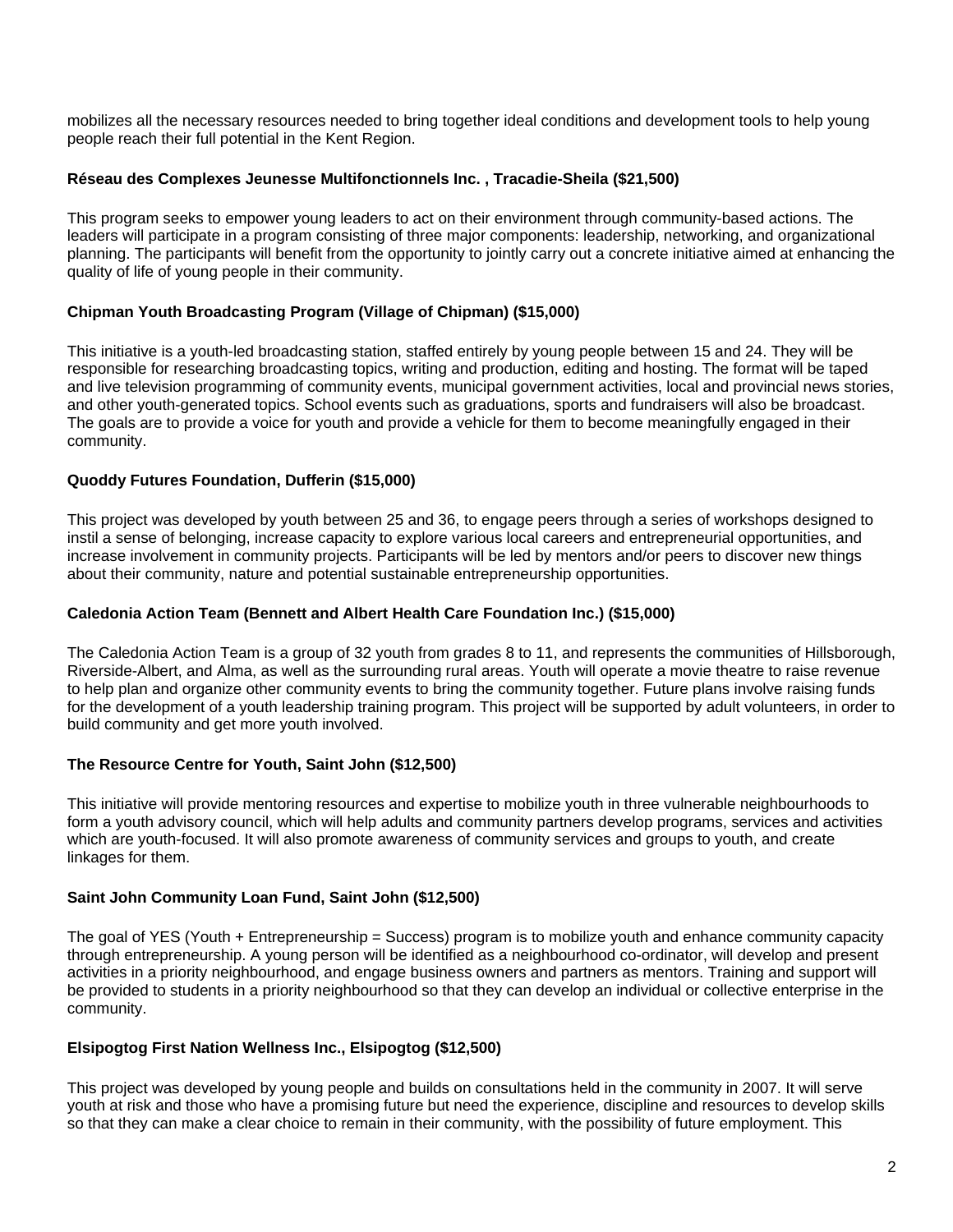program will see the development of training and work experience for youth, and in the long term, participants will gain improved life skills in such areas as problem-solving, planning, decision-making and relationships.

# **Falls Brook Centre, Knowlesville (\$12,500)**

Led by and for youth, this project aims to inspire and empower young people to build the tools they need to live in healthy and sustainable communities. Specific activities will include an online forum and networking site for local youth; community vision workshops; skills and trades workshops where youth will have the chance to explore jobs of the future, such as renewable energy systems; and the development of a compendium of resources focused on building more collaborative and co-operative communities. The outcome of this project will be a more resourceful and resilient local community that can demonstrate that rural living is a viable lifestyle, and that New Brunswick is an attractive place to be.

### **Conseil de Développement Culturel Chaleur, Madran (\$12,500)**

This project will offer opportunities for training, creation, and the management and production of cultural activities for youth in the Chaleur region. Its aim is to develop, through arts and culture, a sense of belonging among youth. The activities will be organized by and for young people, and will help to expand their knowledge, promote personal development, and familiarize them with the management of community arts and cultural activities.

# **Miramichi Advisory Committee on Youth, Miramichi (\$12,500)**

The goal of this project is to demonstrate how youth can become actively involved in their communities through technology. The project will help engage more youth in the political process, economic development and global promotion of Miramichi and other New Brunswick communities. One of the long term goals is to become a model for other communities on how to engage youth and provide motivation for youth to remain in their communities.

### **Collectivité ingénieuse de la Péninsule acadienne (CIPA) inc., Paquetville (\$12,500)**

Students at four Acadian Peninsula high schools will work together, with the community's support, in order to design and administer an adapted web environment with content that will seek to encourage the development of community roots among all Acadian Peninsula youth.

# **Town of Riverview, Riverview (\$8,000)**

This project will see the creation of a mayor's youth advisory council, a group of youth representing various youth agencies and organizations; to meet monthly to discuss ongoing issues in the community and provide feedback to town representatives; goal of the Council is to strengthen and provide a voice for youth in the community.

#### **Youth Action Team (The John Howard Society of Charlotte County) - \$8,000**

This group of young people will implement engagement activities such as awards for ambassador students, inspiring teachers, and for community leaders supportive of youth. A monthly report will be made at Town Council and a student will volunteer on Town Council as a youth advisor. A mentoring component will also be established.

#### **Campobello Bully Blockers (International Friends Committee of Lubec/Campobello Inc.) - \$8,000**

The goal of the Young Empowered Souls (YES) program is to empower youth to be great leaders, and develop great communication skills. The program will also involve parents and teachers, and a mentoring program will be established with local employers

# **Jeunesse Restigouche Youth, Campbellton (\$6,500)**

This project will enable young people to discover the advantages of living and working in the Restigouche region, and encourage them to get involved in their communities. A forum will be organized to inform them about career opportunities in the area, organizational succession needs, community participation, the advantages of living in the